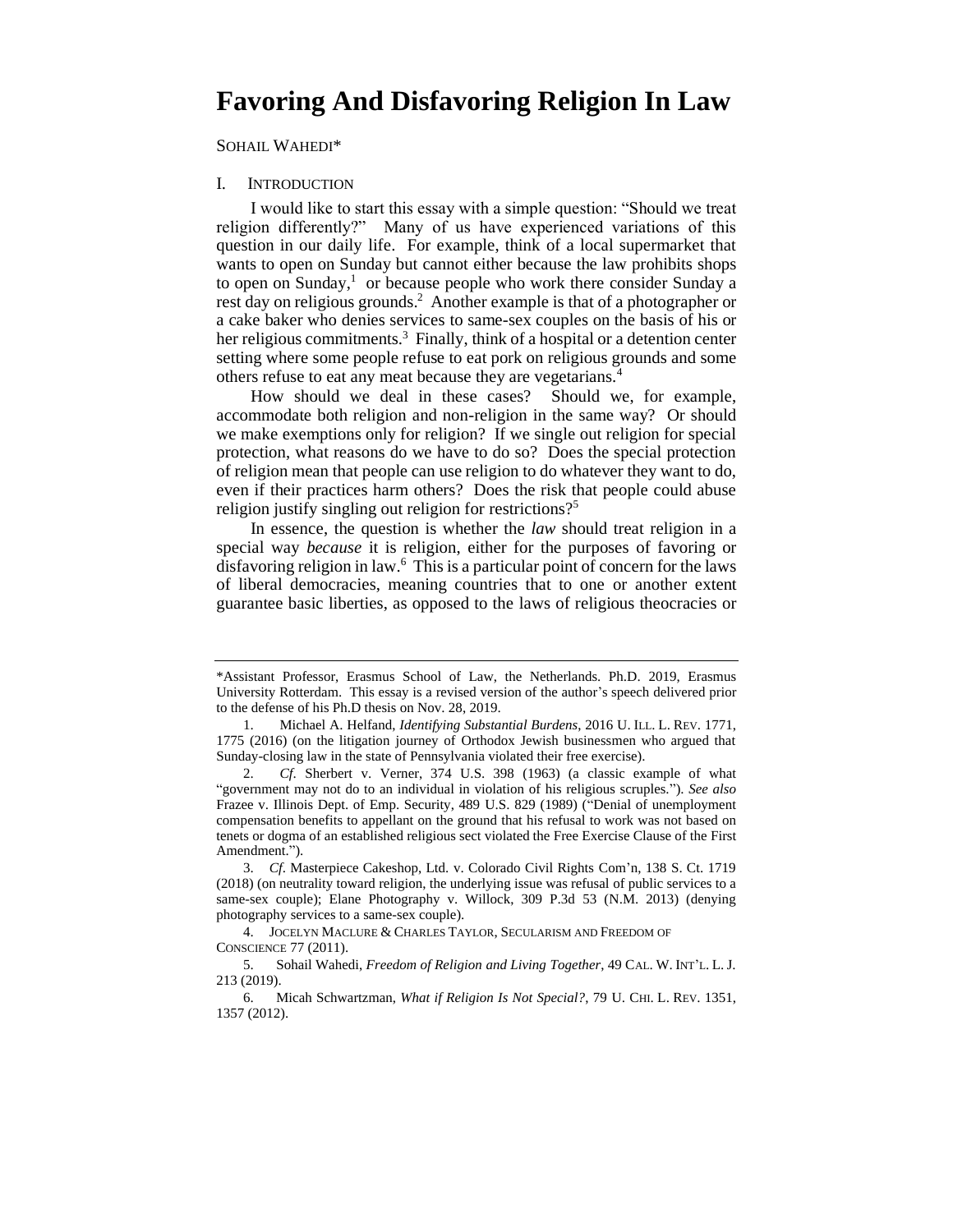atheist countries.<sup>7</sup> Over the recent years, the "specialness" of religion has been a significant topic in law and religion debates for two reasons. First, there are academic conversations about why religion has been singled out for favored treatment in law.<sup>8</sup> Second, liberal democracies have in some cases enacted politics of exclusion and religious intolerance that clearly disfavor religion.<sup>9</sup>

### II. FAVORING RELIGION IN LAW

 In the academic conversation on singling out religion for favored treatment, legal scholars have defended for a long time the argument that we have the right to free exercise, simply because of the specialness of the metaphysics of religion.<sup>10</sup> Probably the most outspoken and well-known position advocating this argument is that of Professor Michael McConnell, who maintained that the liberal state is not able to exclude ultimately the possibility that religious claims might be true. In Professor McConnell's analysis, this means that the transcendental authority of such claims has more value than the claims of the liberal state.<sup>11</sup>

 However, in recent years, an increasing number of scholars, such as Martha Nussbaum,<sup>12</sup> Brian Leiter,<sup>13</sup> Ronald Dworkin, and Cécile Laborde,<sup>14</sup> religion for favored treatment. In other words, there has been a shift in special in law toward understanding the specialness of religion in law in have challenged the idea that the law should single out religion because it is theories of religious freedom from considering religion *per se* as something terms of non-religious values, such as, for example [conscience.](https://conscience.15) 15

 10. RAFAEL DOMINGO, GOD AND THE SECULAR LEGAL SYSTEM 79, 80–82 (2016); Michael Stokes Paulsen, *The Priority of God: A Theory of Religious Liberty*, 39 PEPP. L. REV. 1159, 1183 (2013); DAVID NOVAK, IN DEFENSE OF RELIGIOUS LIBERTY 116, 117 (2009); JOHN H. GARVEY, WHAT ARE FREEDOMS FOR? 57 (1996) (using a transcendental argument to justify the special legal protection of religion).

11. Michael W. McConnell, *Accommodation of Religion*, 1985 SUP. CT. REV. 1, 15–16 (1985).

13. BRIAN LEITER, WHY TOLERATE RELIGION? (2013).

14. RONALD DWORKIN, RELIGION WITHOUT GOD (2013); CÉCILE LABORDE,

LIBERALISM'S RELIGION (2017).

 HUM. RTS. L. REV. 1, 35 (2018) (pointing out that liberal theories of religious freedom reject 15*. See generally* Sohail Wahedi, *Abstraction from the Religious Dimension*, 24 BUFF. any sectarian justification of this fundamental right).

<sup>7.</sup> W. COLE DURHAM, JR. & BRETT G. SCHARFFS, LAW AND RELIGION: NATIONAL, INTERNATIONAL, AND COMPARATIVE PERSPECTIVES (2010).

 8*. See generally* CÉCILE LABORDE & AURÉLIA BARDON, RELIGION IN LIBERAL POLITICAL PHILOSOPHY (2017).

 UDDIN, WHEN ISLAM IS NOT A RELIGION (2019); MARTHA C. NUSSBAUM, THE NEW RELIGIOUS INTOLERANCE: OVERCOMING THE POLITICS OF FEAR IN AN ANXIOUS AGE (2012) (discussing the 9*. See generally* KHALED A. BEYDOUN, AMERICAN ISLAMOPHOBIA (2019); ASMA T. contemporary fear toward religious minorities, particularly the Muslim minority, in the Western world).

<sup>12.</sup> MARTHA C. NUSSBAUM, LIBERTY OF CONSCIENCE (2008).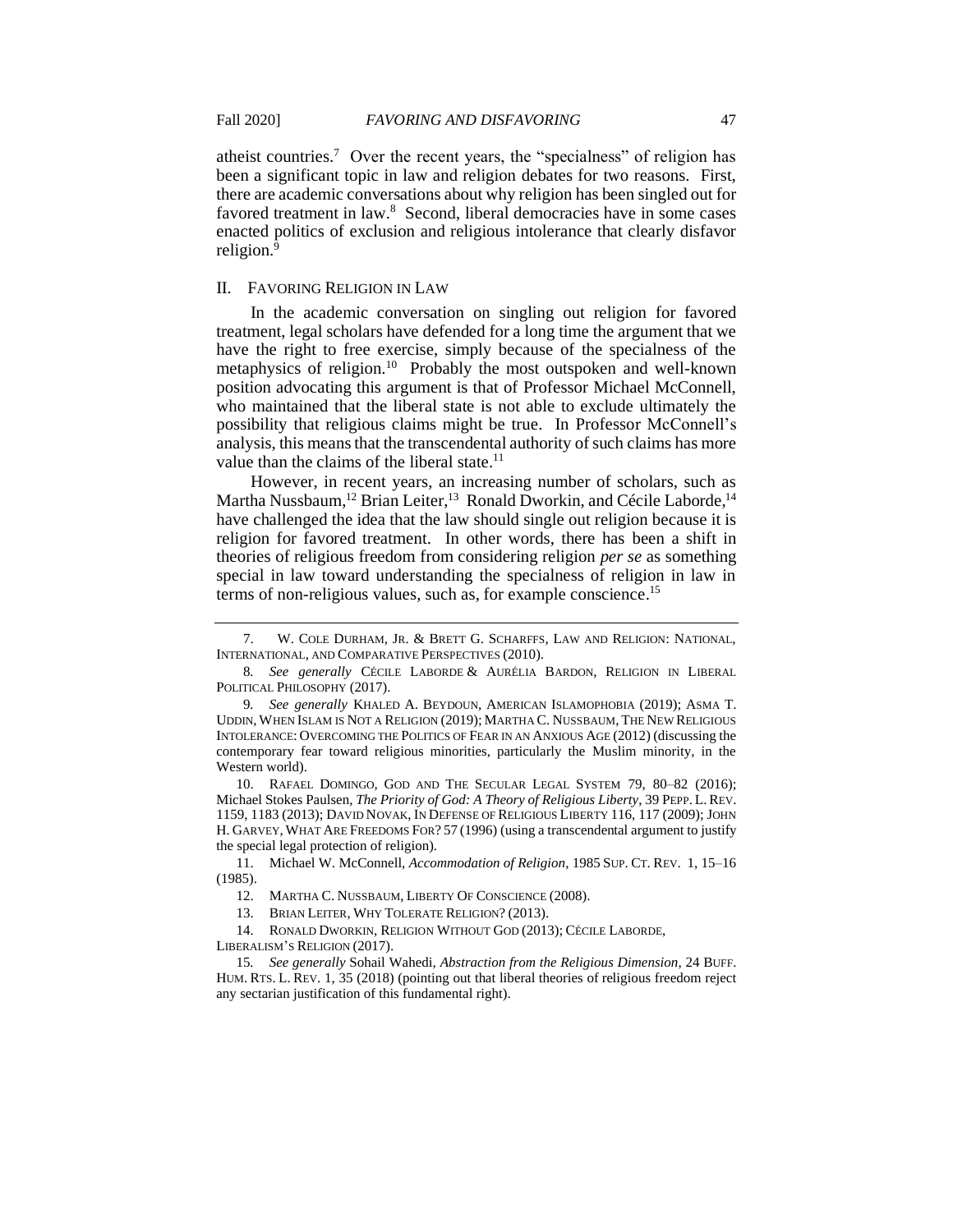What these theories have in common is that they reject the idea that religion should be singled out for a favored treatment in law *qua* religion. This rejection challenges the argument that religion is special for purposes with religion, in general. It makes a conceptual argument that despite people's relationship with religion, for example, there is no reason to single out religion *qua* religion for favored treatment in law. These skeptical theories, rejecting the special protection of religion in law, not only reject the idea that religion may have some distinctive characteristics, but also re-48 UNIVERSITY OF DETROIT MERCY LAW REVIEW [Vol. 97.4<br>
What these theories have in common is that they reject the idea that<br>
religion should be singled out for a favored treatment in law qua religion.<br>
This rejection challe of religious freedom, religious accommodation, and people's relationship describe religion as a non-theistic concept.16

 This approach is often grounded in the idea that the state should be neutral and should treat human beings equally and appraise their deep commitments about who they are and how they want to live their lives in a neutral way. This results in something like "abstraction from the religious dimension" in the academic discussions on the specialness of religion.<sup>17</sup> Religion is not considered a protection-worthy category in law because of the metaphysics of religion, but rather because of values and virtues that are not necessarily religious of nature, such as human conscience.<sup>18</sup>

## III. DISFAVORING RELIGION IN LAW

 Now, how different the situation is regarding the other angle of law and religion: singling out religion for disfavored treatment in law, where we also see abstraction from the religious dimension. Here, abstraction is not used as a concept that informs us as to how normative theories of religious freedom think about the specialness of religion, but rather to reveal how religious practices have been repackaged and re-described in non-religious terms in order to justify far-reaching restrictions upon religion under the guise of security, state neutrality and societal [harmony.19](https://harmony.19) 

 it comes ultimately to be used against religion, that I claim that the rise of measures singling out religion *qua* religion for disfavored treatment is perplexing.<sup>20</sup> The failure of the judiciary across liberal democracies to It is in light of this "repackaging" through abstraction and the way that

20*. See generally* Sohail Wahedi, *Freedom of Religion and Living Together*, 49 CAL. W. INT'L. L. J. 213 (2019) (discussing facades behind singling out religion *qua* religion for disfavored treatment). *Cf*. also Sofie G. Syed, *Liberte, Egalite, Vie Privee: The Implications of France's Anti-Veil Laws for Privacy and Autonomy*, 40 HARV. WOMEN'S L.J. 301, 320 (2017) (discussing pretexts used to justify the ban on face-covering veil in France); Sital Kalantry, *The French Veil Ban: A Transnational Legal Feminist Approach*, 46 U. BALT. L. REV. 201, 217 (2017) (critical of the pretext-argument).

<sup>16</sup>*. Id.* 

<sup>17</sup>*. Id*. at 37.

<sup>18</sup>*. Id.* 

<sup>19</sup>*. See,* e.g. Sohail Wahedi, *Muslims and the Myths in the Immigration Politics of the United States*, 56 CAL. W. L. REV. 135 (2020); Khaled A. Beydoun, *9/11 and 11/9: The Law, Lives and Lies That Bind*, 20 CUNY L. REV. 455 (2017); Asma T. Uddin & Dave Pantzer, *A First Amendment Analysis of Anti-Sharia Initiatives*, 10 FIRST AMEND. L. REV. 363 (2012).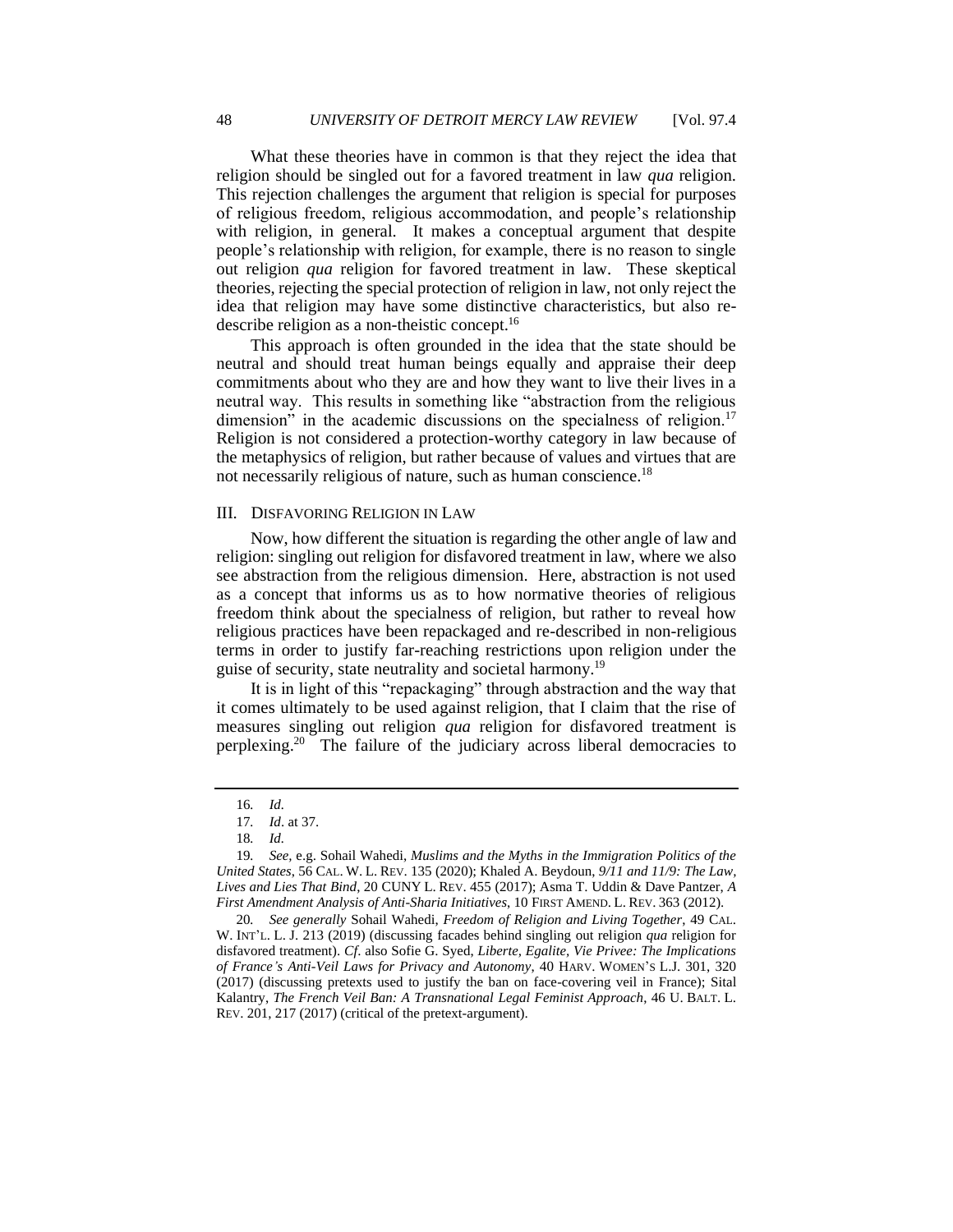protect our most sacred freedoms is regrettable, and what is all the more grievous is that the legislative and executive branches of power tasked with implementing human rights, including religious human rights, seem to be quite insensitive toward the promises of "never again."<sup>21</sup>

 After all, our history is full of examples of harmful acts against "unpopular" religious groups, with the systematic extermination of Jews by the Nazi regime during the Second World War as an indelible blemish in our recent history.<sup>22</sup> It was exactly this evil experience that resulted in the first big promise of no more religious animus and never again religious genocide.<sup>23</sup> More recently, the experiences of apartheid resulted in a new ambitious promise: no more racial discrimination.<sup>24</sup> But despite the clear else. It is not only the revival of religious intolerance that has become an undeniable fact over the recent years—it is the emergence of politics of exclusion and racial segregation that divides the society into "us" and Fall 2020] *FAVORING AND DISFAVORING* 49<br>protect our most sacred freedoms is regrettable, and what is all the more<br>grievous is that the legislative and executive branches of power tasked with<br>impelmenting human rights, inc and unambiguous goal behind these promises, reality suggests something "them."<sup>25</sup>

 This unfortunate development is all the more shocking because Western democracies have for a long time aimed at exporting their achievements in the area of religious liberty and societal tolerance to other destinations.<sup>26</sup> animus and racial discrimination.<sup>27</sup> We see this in the infamous travel ban However, yesterday's religious tolerance has been replaced by religious

 25. MARTHA C. NUSSBAUM, THE NEW RELIGIOUS INTOLERANCE: OVERCOMING THE POLITICS OF FEAR IN AN ANXIOUS AGE (2012).

 31 HARV. J. RACIAL & ETHNIC JUST. 1 (2015) (on the role of private parties in fighting 21*. See* Khaled A. Beydoun, *Why Ferguson Is Our Issue: A Letter to Muslim America*, inequality, racial violence and discrimination).

<sup>22.</sup> Any reference at this point would be somehow insufficient to describe the immense injustice during the Nazi regime, but *cf*. Makau Mutua, *Savages, Victims, and Saviors: The Metaphor of Human Rights*, 42 HARV. INT'L L. J. 201, 211 (2001) (rightly pointing out the Nazi regime was the incarnation of "barbarism"); *See also* M. Cherif Bassiouni, *International Law and the Holocaust*, 9 CAL. W. INT'L L.J. 201 (1979).

 OCHAB, NEVER AGAIN: LEGAL RESPONSES TO A BROKEN PROMISE IN THE MIDDLE EAST (2016) (on the systematic extermination of religious minorities by members of Daesh in Iraq and 23*. See generally* Matthew Lippman, *The 1948 Convention on the Prevention and Punishment of the Crime of Genocide: Forty-Five Years Later*, 8 TEMP. INT'L & COMP. L.J. 1 (1994) (linking the enactment of the Convention to the experiences under the Nazi regime); *See* for a recent case of breaking the promise of never again religious genocides: EWELINA U. Syria).

<sup>24</sup>*. Cf*. Johan D. van der Vyver, *Constitutional Options for Post-Apartheid South Africa*, 40 EMORY L. J. 745 (1991) (providing some insights in the institutionalization of racial discrimination in South Africa).

<sup>26.</sup> George Bush, *Exporting the American Dream*, 17 HUM. RTS. 18, 19 (1990) (defending the export of the "American Dream" to new democracies).

 more than providing lip-service to minority groups and the outward world. *Cf*. Edel Hughes, 27. What we hear today about religious diversity, tolerance and pluralism is nothing *Promoting Peace, Enforcing Democracy? The European Court of Human Rights' Treatment of Islam*, 11 HUM. RTS. 129 (2017) (discussing the problematic religious freedom jurisprudence of the European Court of Human Rights (ECtHR), which is intolerant toward